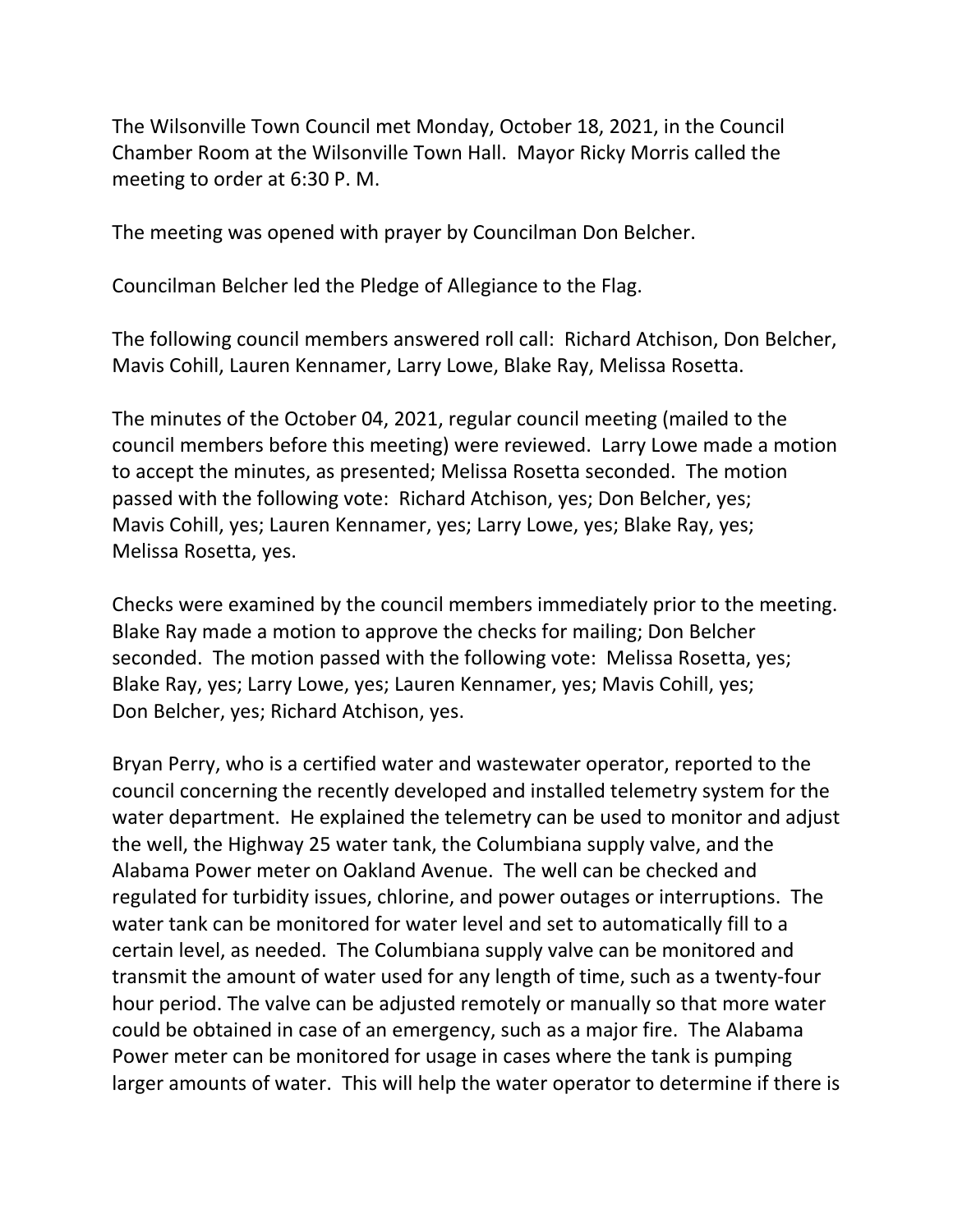a leak on the system or the Power Company is using large amounts of water The Power Company usage fluctuates drastically and this will be very helpful to determine where the water is going. Data can be downloaded and reports can be sent to ADEM through this system. Most larger systems and some small systems are utilizing such systems. Our system was custom developed by Mr. Perry and should have a long service life. Mayor Morris stated Roger Perry, our certified operator, is very pleased with the system. The system is now available on Roger Perry's and Bryan Perry's phones. Other phones could be added, as needed.

## Mayor/Council Comment

Blake Ray reported on the Shelby County quarterly park inspection of Oak Meadow Park. The report says the engineer wood fiber around all the playground equipment needs to be removed and replaced. It is deteriorating and no longer effective. This needs to be done as soon as possible. It was suggested we might want to consider having monthly inspections done. The clerk stated we have some of that material at the shop; however, we will probably need to purchase more to do the whole park.

Mavis Cohill talked about the upcoming Christmas Parade. It will be a truck and tractor parade, after which Santa and Mrs. Clause will be in the library to talk to the children and have pictures taken with them. Registration forms for participating in the parade are available in the Library. The parade will be Saturday, December 4, beginning at 2:30. Volunteers will be needed to help with the parade.

Melissa Rosetta stated the Methodist Church is having a Soup Day, Saturday, December 4, from 10:00 A. M. to 1:00 P. M. Soup, butterbeans, cornbread, and dessert will be available for take-out only.

Mavis Cohill reported on the Angel Tree project. The school has two school children's and one younger sibling's wish lists to put on the angel tree so far. The school is happy to work with us on this.

Mavis Cohill also reported a food truck, Hey BeBe, will be here once a month for the rest of the year, in the evening.